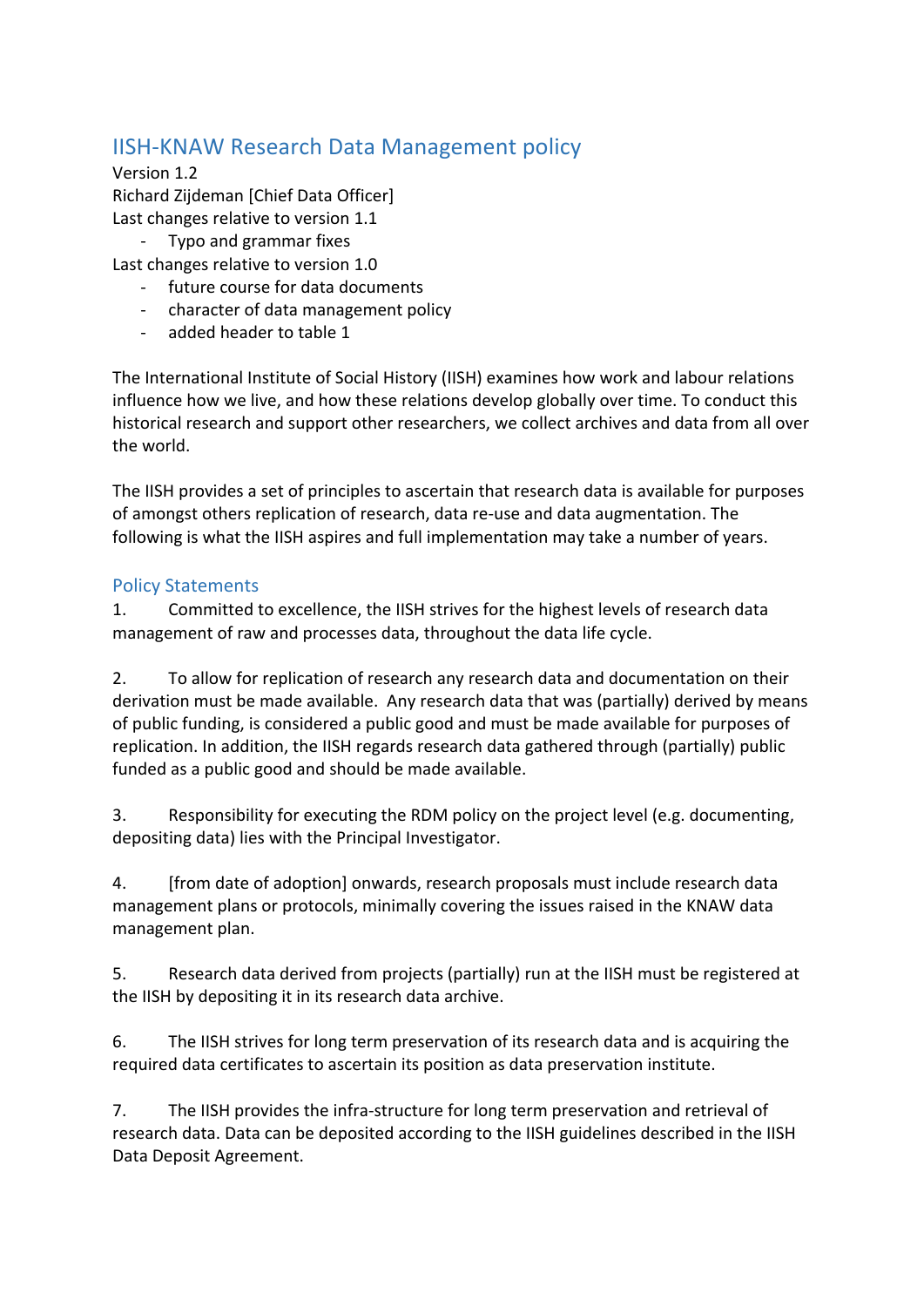8. Non-compliance with the IISH RDM policy must be reported to the IISH Chief Data Officer. After consultation and approval of the IISH Digital Architecture Management Team the reasons for non-compliance must be recorded and preserved.

9. The IISH Chief Data Officer, at the time of writing Richard Zijdeman (orcid.org/0000-0003-3902-3720), is available for consultation regarding the execution of the RDM policy and must be consulted regarding any deviations from the RDM policy.

10. Research data derived from projects (partially) run at the IISH can only be deposited at other research data archives under non-exclusive rights, to safe guard re-use and augmentation of the research data.

## KNAW and IISH Research Data Management policy

The IISH Data Management Policy was created based on the guidelines provided by the KNAW as well as other outstanding research institutes such as the University of St. Andrews, University of Edinburgh and the University of Warwick. Table 1 provides an overview of the similarity and different accents of the RDM policy.

| items                    | iish                      | knaw | st.     | edinburgh          | warwick |
|--------------------------|---------------------------|------|---------|--------------------|---------|
|                          |                           |      | andrews |                    |         |
| quality                  | $\boldsymbol{\mathsf{x}}$ |      | X       | X                  | X       |
| aligned with institute's |                           |      |         |                    | X       |
| guidelines               |                           |      |         |                    |         |
| re-use                   | X                         | X    | X       | X                  | X       |
| awareness guidelines     |                           |      |         |                    | X       |
| responsibility           | $\pmb{\mathsf{X}}$        |      | X       | $\pmb{\mathsf{X}}$ | X       |
| researchers awareness    |                           |      |         |                    | X       |
| drm plan requirement     | $\boldsymbol{\mathsf{x}}$ |      | X       | X                  | X       |
| registration with own    | X                         |      | X       | X                  | X       |
| institute                |                           |      |         |                    |         |
| long-term focus          | X                         | X    | X       | X                  | X       |
| disposing data           |                           |      |         |                    | X       |
| infra-structure          | X                         |      | X       | X                  |         |
| public good              | X                         | X    |         |                    |         |
| non-compliance           | X                         | X    |         |                    |         |
| software preservation    |                           | X    |         |                    |         |
| data-steward             | X                         | X    |         |                    |         |
| data-types               |                           | X    |         |                    |         |
| data-documents           |                           | X    |         |                    |         |
| institutional resources  |                           | X    |         |                    |         |
| raison d'être            |                           |      | X       |                    |         |
| non-exclusiveness        | X                         |      |         | X                  |         |

Table 1. Comparison of a number of Data Management policies.